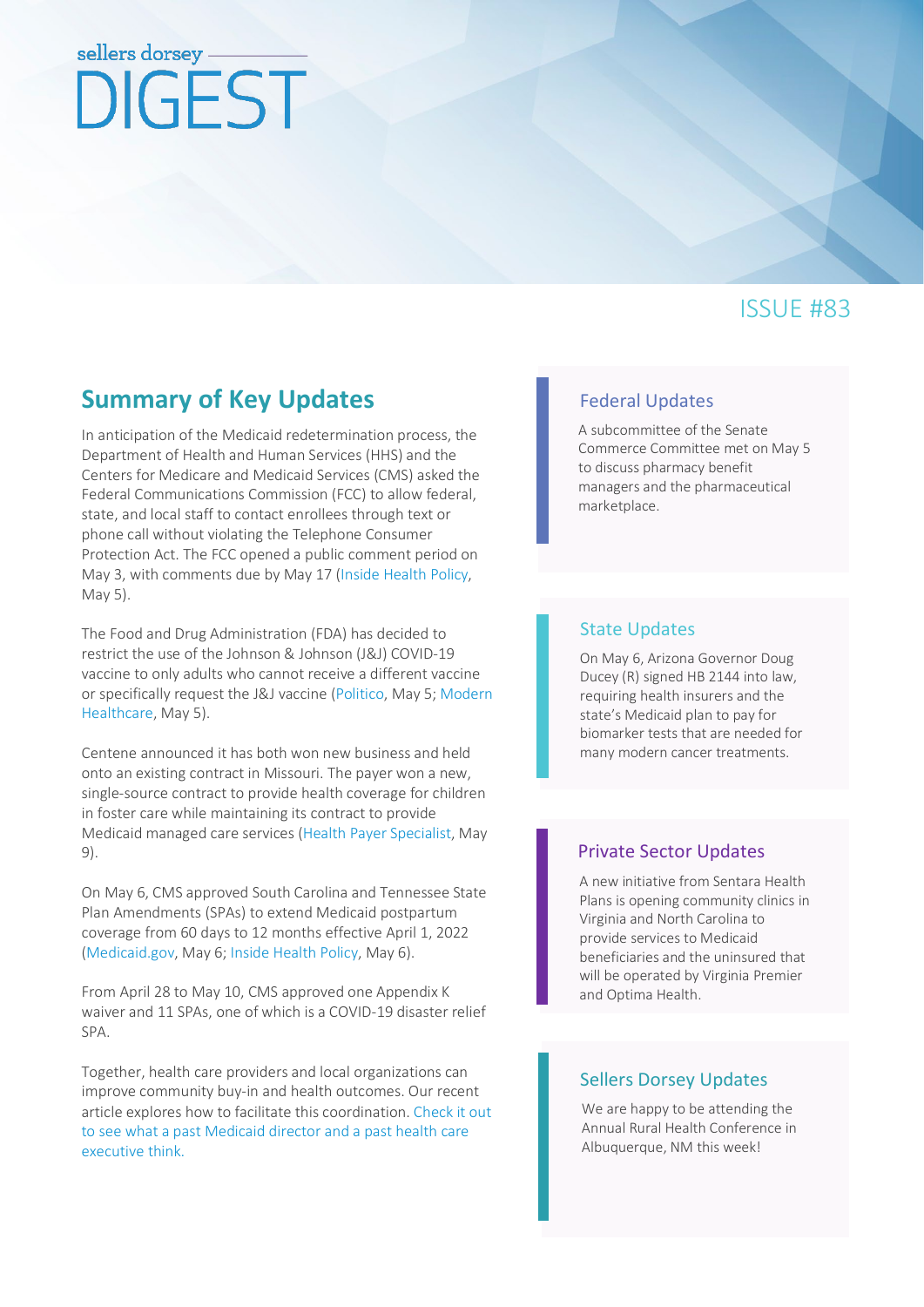# <span id="page-1-0"></span>FEDERAL UPDATES

#### News

- A subcommittee of the Senate Commerce Committee met on May 5 to discuss pharmacy benefit managers (PBMs) and the pharmaceutical marketplace. During the meeting, Senators claimed PBMs are a key factor in drug price inflation and excessive pricing due to an absence of competition within the industry and an overarching lack of transparency. The Biden administration issued a final rule regarding direct and indirect renumeration fees, but it is not scheduled to go into effect until 2024. Additionally, the Federal Trade Commission (FTC) has requested public input on the impact of PBMS on both physicians and businesses, and many states have started to take action to address problems with transparency within the pharmaceutical industry [\(Fierce Healthcare,](https://www.fiercehealthcare.com/payers/senators-decry-lack-sunlight-pbm-processes-push-reforms-transparency) May 5).
- In anticipation of the Medicaid redetermination process, HHS and CMS asked the FCC to allow federal, state, and local staff to contact enrollees through text or phone call without violating the Telephone Consumer Protection Act (TCPA). HHS and CMS are asking the FCC to confirm that all government employees, contractors, and managed care entities would be immune from suits under TCPA. They believe states using automated texts and phone calls to communicate information about redetermination are permissible within the confines of the law since consumers provide their contact information when applying for coverage. HHS and CMS also argue that allowing employees and contractors to contact beneficiaries using these modalities would mitigate coverage losses. If these communication strategies are determined consistent with the TCPA, state and federal officials would consider incorporating them into future work. The FCC opened a public comment period on May 3, with comments due by May 17 [\(Inside](https://insidehealthpolicy.com/daily-news/hhs-fcc-let-mcos-text-call-enrollees-about-redeterminations)  [Health Policy,](https://insidehealthpolicy.com/daily-news/hhs-fcc-let-mcos-text-call-enrollees-about-redeterminations) May 5).
- On May 3, the HHS Assistant Secretary for Planning and Evaluation (ASPE) Office of Health Policy released an [issue brief](https://insidehealthpolicy.com/sites/insidehealthpolicy.com/files/documents/2022/may/he2022_1174.pdf) on the impact of the pandemic on hospitals and the outpatient clinician workforce. Workforce shortages in the beginning of the pandemic were caused by furloughs and exacerbated by high turnover rates, burnout, and travel nursing costs. Additionally, workforce shortages are expected to get much worse by 2030 as the workforce ages and the number of teaching faculty decreases. ASPE projects that by 2025, 37 states will have a shortage of primary care physicians, and the shortage of nurses is expected to grow from 150,000 to 500,000 by 2030. Primary care providers, dentists, psychiatrists, and behavioral health providers are especially in short supply. The ASPE brief recommends better working conditions for staff, increased research capacity, and efforts to strengthen the paraprofessional workforce to alleviate some burden [\(Inside Health Policy,](https://insidehealthpolicy.com/daily-news/aspe-reports-health-care-workforce-shortages-will-worsen-2030?destination=node/128222) May 5).

#### COVID-19

- The FDA has decided to restrict the use of the J&J COVID-19 vaccine to only adults who cannot receive a different vaccine or specifically request the J&J vaccine. The decision to limit the J&J vaccine comes after the FDA conducted an updated risk analysis which revealed J&J vaccine recipients have a risk of developing thrombosis with thrombocytopenia syndrome, a rare and possibly fatal combination of blood clots and low platelet counts, one to two weeks after receiving the vaccine. The J&J vaccine was initially approved in February 2021 for individuals 18 and older [\(Politico,](https://subscriber.politicopro.com/article/2022/05/fda-dramatically-narrows-use-of-johnson-johnson-covid-19-vaccine-00030505) May 5[; Modern Healthcare,](https://www.modernhealthcare.com/safety-quality/fda-restricts-jjs-covid-19-vaccine-due-blood-clot-risk?utm_source=modern-healthcare-am-friday&utm_medium=email&utm_campaign=20220505&utm_content=article3-readmore) May 5).
- Despite the persistence of COVID-19 infections in the U.S., federal funding for COVID-19-related care for the uninsured is winding down. A \$20 billion federal testing, treatment, and vaccination program for the uninsured has terminated, public health emergency (PHE) related protections for Medicaid coverage will expire with the anticipated end of the PHE declaration later this year, and a special Medicaid coverage option funding COVID-19 specific care costs for the uninsured will also come to an end at the expected PHE termination later this year. A recent White House request for \$22.5 billion in COVID-19 priorities, which included an extension of COVID-19-related coverage for uninsured patients, along with a scaleddown version of the request, failed to advance in Congress [\(Modern Healthcare,](https://www.modernhealthcare.com/safety-net-hospitals/covid-coverage-all-dries-up-even-hospital-costs-rise?utm_source=modern-healthcare-covid-19-coverage&utm_medium=email&utm_campaign=20220506&utm_content=article2-readmore) May 5).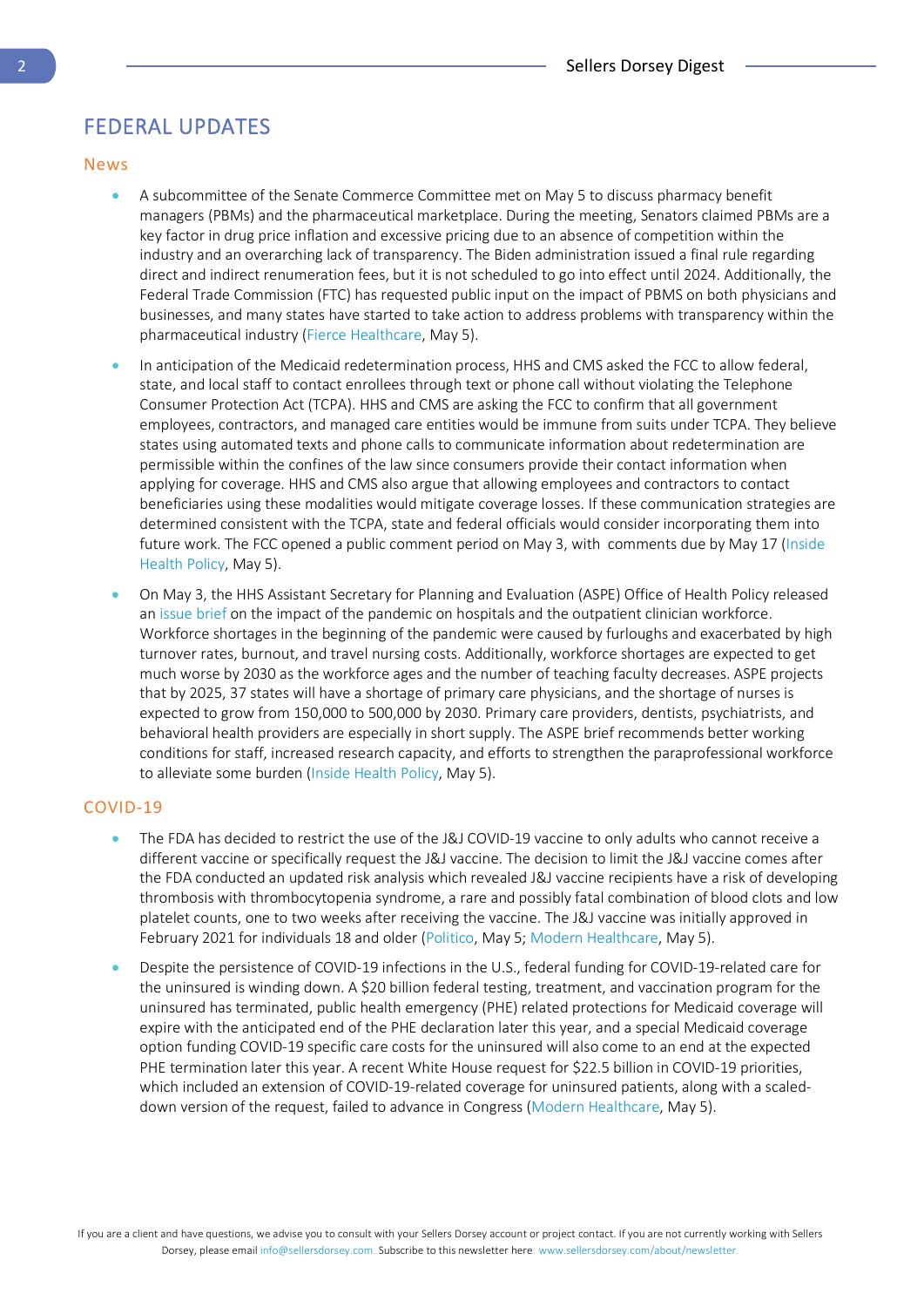#### Studies and Reports

- In a *[Health Affairs](https://www.healthaffairs.org/doi/abs/10.1377/hlthaff.2021.01747?journalCode=hlthaff)* study, researchers from Yale and Cornell Universities found significant numbers of Medicaid managed care beneficiaries are being treated by a small proportion of providers within the network. Researchers focused on claims, enrollee eligibility, and network directory data between 2015 and 2017 for approximately 22,000 Medicaid enrollees in Louisiana, Kansas, Tennessee, and Michigan. They found 25% of in-network primary care physicians provided 86% of care for beneficiaries, and large cohorts of providers treated very few Medicaid patients. Researchers recommended states increase their oversight of managed care plans and review administrative claims data more frequently to determine that access for all enrollees is sufficient [\(Health Payer Specialist,](https://www.healthpayerspecialist.com/c/3597134/460914/medicaid_care_concentrated_hands?referrer_module=emailMorningNews&module_order=14&code=YkdGc2JHVnVRSE5sYkd4bGNuTmtiM0p6WlhrdVkyOXRMQ0F4TXprNE9EQTJNeXdnTVRBMU16UXhORGt6Tnc9PQ) May 6).
- On May 4, ASPE published findings from a COVID-19 vaccine cost-savings study. ASPE researchers concluded that COVID-19 vaccinations saved \$2.6 billion in Medicare spending due to reduced hospitalizations during the first five months of 2021, cutting Medicare beneficiaries' out-of-pocket costs by an estimated \$207 million. ASPE notes the savings estimates are conservative, as the analysis did not include physician services and post-acute care calculations, and that some of the savings may go to plans instead of beneficiaries. ASPE notes Medicare members will likely reap more benefits from vaccine-related cost savings in the coming years, as future savings will likely be incorporated into Medicare Advantage (MA) bids and benchmarks [\(Inside Health Policy,](https://insidehealthpolicy.com/daily-news/aspe-covid-vaccines-saved-26b-cutting-medicare-hospital-stays) May 5).

## <span id="page-2-0"></span>STATE UPDATES

#### Waivers

- Section 1915(c) Appendix K
	- o [New York](https://www.medicaid.gov/state-resource-center/downloads/ny-0238-6-appendix-k-appvl.pdf)
		- Delays implementation of certain rate reducing provisions for the Office for People with Developmental Disabilities and the Comprehensive Home and Community Based Services (HCBS) Waiver until six months after the termination of the PHE.

#### SPAs

- Administrative SPAs
	- o District of Columbia [\(DC-22-0002,](https://www.medicaid.gov/medicaid/spa/downloads/DC-22-0002.pdf) effective January 1, 2022): Provides assurance for the coverage of routine patient costs incurred during qualified clinical trials as required by section 210 of the Consolidated Appropriations Act of 2021.
	- o Hawaii [\(HI-22-0004,](https://www.medicaid.gov/medicaid/spa/downloads/HI-22-0004.pdf) effective January 1, 2022): Provides assurance for the coverage of routine patient services and costs associated with participation in qualifying clinical trials, as required by section 210 of the Consolidated Appropriations Act of 2021.
	- o Illinois [\(IL-22-0005,](https://www.medicaid.gov/medicaid/spa/downloads/IL-22-0005.pdf) effective January 1, 2022): Implements Sections 1905(a)(30) and 1905(gg) of the Social Security Act, which require coverage of routine patient costs associated with participation in qualifying clinical trials.
	- lowa [\(IA-22-0005,](https://www.medicaid.gov/medicaid/spa/downloads/IA-22-0005.pdf) effective January 1, 2022): Provides assurance for the coverage of routine patient services and costs associated with participation in qualifying clinical trials, as required by section 210 of the Consolidated Appropriations Act of 2021.
	- Nevada [\(NV-22-0007,](https://www.medicaid.gov/medicaid/spa/downloads/NV-22-0007.pdf) effective January 1, 2022): Provides assurance for the coverage of routine patient costs furnished in connection with participation in qualifying clinical trials, as required by section 210 of the Consolidated Appropriations Act of 2021.
- COVID-19 SPAs
	- West Virginia [\(WV-22-0006,](https://www.medicaid.gov/medicaid/spa/downloads/wv-22-0006.pdf) effective April 1, 2021): Increases payments for personal care services, private duty nursing, and behavioral health services using American Rescue Plan Act Section 9817 funds and authorizes a payment increase for the administration of in-home COVID-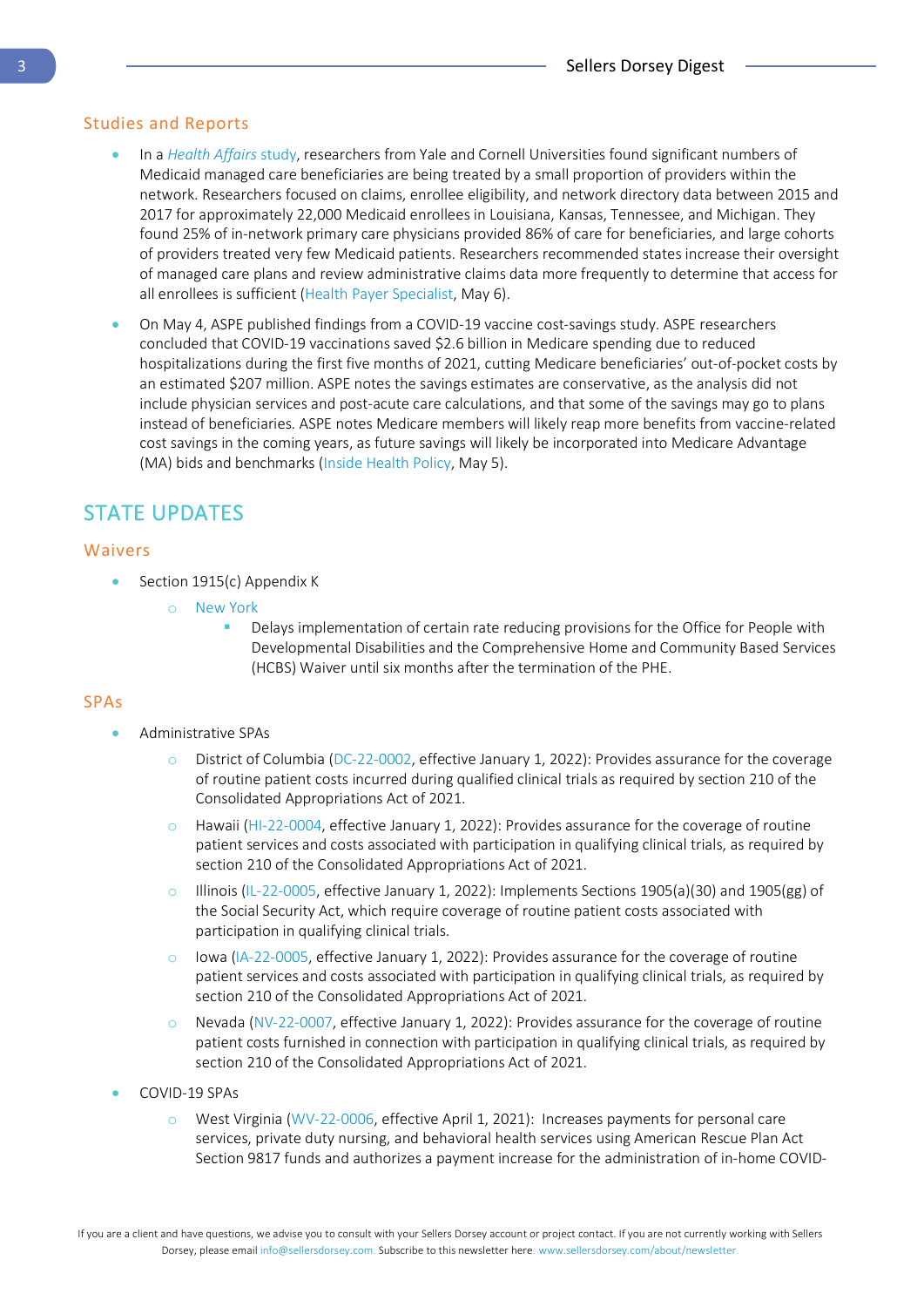19 vaccinations to beneficiaries who are homebound or otherwise hard-to-reach. This timelimited COVID-19 SPA terminates at the end of the PHE.

- Payment SPAs
	- o Arkansas [\(AR-22-0003,](https://www.medicaid.gov/medicaid/spa/downloads/AR-22-0003.pdf) effective July 1, 2022): Establishes annual limits of \$500 on radiology and diagnostic laboratory services.
- Service SPAs
	- o California [\(CA-17-0041,](https://www.medicaid.gov/medicaid/spa/downloads/CA-17-0041.pdf) effective January 1, 2018): Amends the Alternative Benefit Plan (ABP) to restore comprehensive adult optional dental benefits, subject to medical necessity and utilization controls, for eligible adults. This SPA aligns the ABP with the restoration of adult optional dental benefits in the state plan.
	- o Oklahoma [\(OK-22-0020,](https://www.medicaid.gov/medicaid/spa/downloads/OK-22-0020.pdf) effective September 1, 2022): Updates the frequency of Early and Periodic Screening, Diagnostic, and Treatment (EPSDT) dental oral prophylaxis services from every 184 days to every six months.
	- o South Carolina [\(SC-22-0004,](https://www.medicaid.gov/medicaid/spa/downloads/SC-22-0004.pdf) effective April 22, 2022): Provides continuous eligibility to pregnant individuals who were eligible and enrolled under the state plan while pregnant (including during a period of retroactive eligibility) through the last day of the month in which a 12-month period (beginning on the last day of pregnancy) ends.
	- o Texas [\(TX-22-0005,](https://www.medicaid.gov/medicaid/spa/downloads/TX-22-0005.pdf) effective February 1, 2022): Allows for the coverage and payment of physician services delivered through an audio-only platform consistent with changes to state law meant to further the use of telemedicine and telehealth.

#### News

- On May 6, CMS approved South Carolina and Tennessee SPAs to extend Medicaid postpartum coverage from 60 days to 12 months effective April 1, 2022. The extension would provide coverage to an estimated 16,000 and 22,000 pregnant and postpartum individuals in South Carolina and Tennessee respectively. South Carolina will offer coverage through Medicaid and Tennessee will provide coverage through a separate CHIP program. To date, 13 states implemented the 12-month extension. Medicaid covers 42% of all births in the U.S. [\(Medicaid.gov,](https://content.govdelivery.com/accounts/USCMSMEDICAID/bulletins/316aaf1) May 6; [Inside Health Policy,](https://insidehealthpolicy.com/daily-news/cms-approves-12-months-post-partum-coverage-tn-sc) May 6).
- On May 6, Arizona Governor Doug Ducey (R) signe[d HB 2144](https://www.azleg.gov/legtext/55leg/2R/summary/H.HB2144_041822_SENATEENGROSSED.pdf) into law, requiring health insurers and the state's Medicaid plan (AHCCCS) to pay for biomarker tests that are needed for many modern cancer treatments. The bill passed with overwhelming legislative support and was backed by major hospitals, the American Cancer Society, and several pharmaceutical and testing companies. Biomarker testing is a critical step in assessing precision cancer treatments and allows doctors to better target cancers and improve quality of life and survival rates [\(Modern Healthcare,](https://www.modernhealthcare.com/insurance/new-arizona-law-insurance-must-cover-cancer-biomarker-tests?utm_source=modern-healthcare-am&utm_medium=email&utm_campaign=20220508&utm_content=article6-readmore) May 6).
- Florida Agency for Health Care Administration (AHCA) sent a letter to the Food and Drug Administration (FDA), pressing the FDA on its inaction towards implementation of the Section 804 Importation Program (SIP). SIP allows states to import prescription drugs from Canada, potentially saving them millions of dollars in drug spending. AHCA submitted a SIP application in December 2020 and has invested more than \$40 million toward the infrastructure required to start importing drugs however, the application is still pending final approval from the FDA. The AHCA letter also criticized the FDA for delaying its review of SIP proposals and lack of transparency [\(Politico,](https://subscriber.politicopro.com/article/2022/05/ahca-presses-fda-again-for-answers-on-canadian-drug-import-program-00030538) May 5).
- State employees in Virginia will be expected to return to the office full-time no later than July 5 to boost "creative, effective, and innovative solutions" for Virginians, according to Governor Youngkin's (R-VA) new telework policy. Most state employees have worked remotely since 2020, but under Youngkin's new policy, individuals will need to request exemptions for health reasons and/or personal considerations and senior administration will have to sign off on such exemptions [\(The Washington Post,](https://www.washingtonpost.com/dc-md-va/2022/05/05/youngkin-virginia-covid-office-telework/?utm_campaign=wp_local_headlines&utm_medium=email&utm_source=newsletter&wpisrc=nl_lclheads&carta-url=https%3A%2F%2Fs2.washingtonpost.com%2Fcar-ln-tr%2F36c4f86%2F6275017a956121755a67f8a0%2F5f36eafdade4e274f2babc85%2F11%2F49%2F6275017a956121755a67f8a0) May 5).